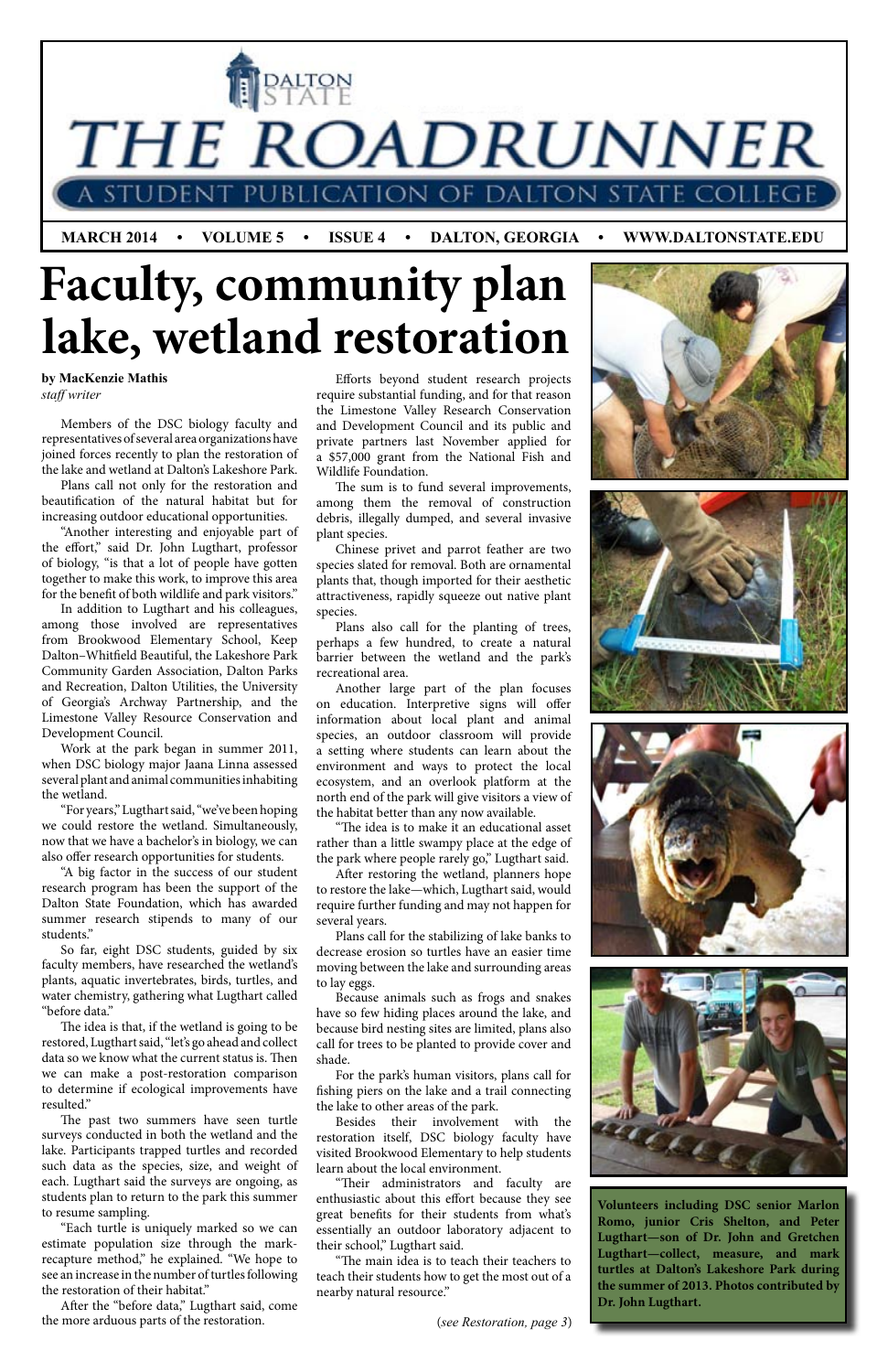#### **by Sarah Blevins** *staff writer*

## Making sure music keeps playing on campus *Dr. Ellie Jenkins*



**Top: Kris Carlisle (left), John Davis (center), and Dr. Ellie Jenkins play Lydia Busler-Blais's "Lanterns" during a recital Jan. 27 in Goodroe Auditorium. Bottom: Jenkins concentrates on the sheet music to "Lanterns."**

For the past few years, one DSC professor has done more than any other to make sure music keeps playing on campus.

As Dalton State's one and only assistant professor of music, Dr. Ellie Jenkins teaches music courses—Music Appreciation, American Music, and Concert Band—and has played a vital role in building what one day could be a degree program in music.

As chair of the Fine Arts and Lecture Series, Jenkins has helped bring dozens of free concerts to campus.

She's overseen appearances by pianists, guitarists, trumpeters, even entire choirs, and has performed several times herself.

This semester is no exception. The Fine Arts and Lecture Series will present six concerts by local and regional performers this spring.

Alongside pianist Kris Carlisle, Jenkins performed with flutist John Davis during his Jan. 27 appearance at Dalton State.

Performing comes naturally to her. Even though she started playing the French horn by

accident, 37 years later, she's still playing it.

"My parents weren't musicians," Jenkins says, "but my mom loved music. I'm one of five kids, and she was determined that all five of us were going to be in the band. There were no ifs, ands, or buts about it."

Because she was the fourth child and not allowed to choose instruments her older siblings played, the saxophone, trombone, and flute weren't options.

Her oldest sister, however, was a band director and had a spare French horn sitting in her apartment.

"Mom said, 'Jeannie has a horn, so why don't you try it?'" Jenkins says. "And as luck would have it, I was a natural at it."

Her earliest experiences performing were in and around Savannah.

A native of St. Simons Island, Jenkins moved to Wilmington Island when she was 13 and eventually played as a substitute in the Savannah Symphony.

When it came time for her to go to college, she started at Georgia Southern but then transferred to the University of Miami for her bachelor's in music.

"As much as I loved my friends at Georgia Southern," she says, "I needed a bigger pool of players to inspire and challenge me.

"It was the right decision. I learned so much by going to a place where I wasn't the best player—where I had to work to get noticed."

In Miami, she played in various ensembles, accompanying such famed jazz artists as Jon Faddis and Paquito D'Rivera.

The French horn "doesn't play too big a role in jazz," she explains, but "some arrangers have expanded the typical jazz palette to include the timbre of the horn."

Jenkins then spent a decade in Wisconsin, first earning a master's at the University of Wisconsin–Milwaukee, then a certificate in chamber music, which led to her freelancing with orchestras including the Green Bay, Rockford, and Kenosha Symphonies.

They performed what she calls the "standard orchestral repertoire," but while with them she also occasionally backed artists from Frank Sinatra, Jr., and the Moody Blues to Cheap Trick and Vince Gill.

Jenkins is quick to recommend music as a means of travel.

She once spent three weeks traveling Taiwan with the Atlanta Pops Orchestra, performing in concert halls all over the island, and she and her horn once toured Sicily with the Sicilian Band of Chicago.

"We performed for festivals all over Sicily, mostly outdoors," she says. "It was the time of year when they celebrate the Feast of the Virgin, and there are parades, concerts, and fireworks in every town of any size."

She returned to Italy in 2006 as part of a study abroad program through the University of Georgia, and that same summer she traveled to southern Brazil to teach at a winter music festival.

"I didn't speak Portuguese at all when I got there," she says, "but the students spoke enough English to help me through. We mostly communicated with our horns."

Traveling that way, she adds, has been "great. I love traveling with my horn."

(*see Jenkins, page 4*)

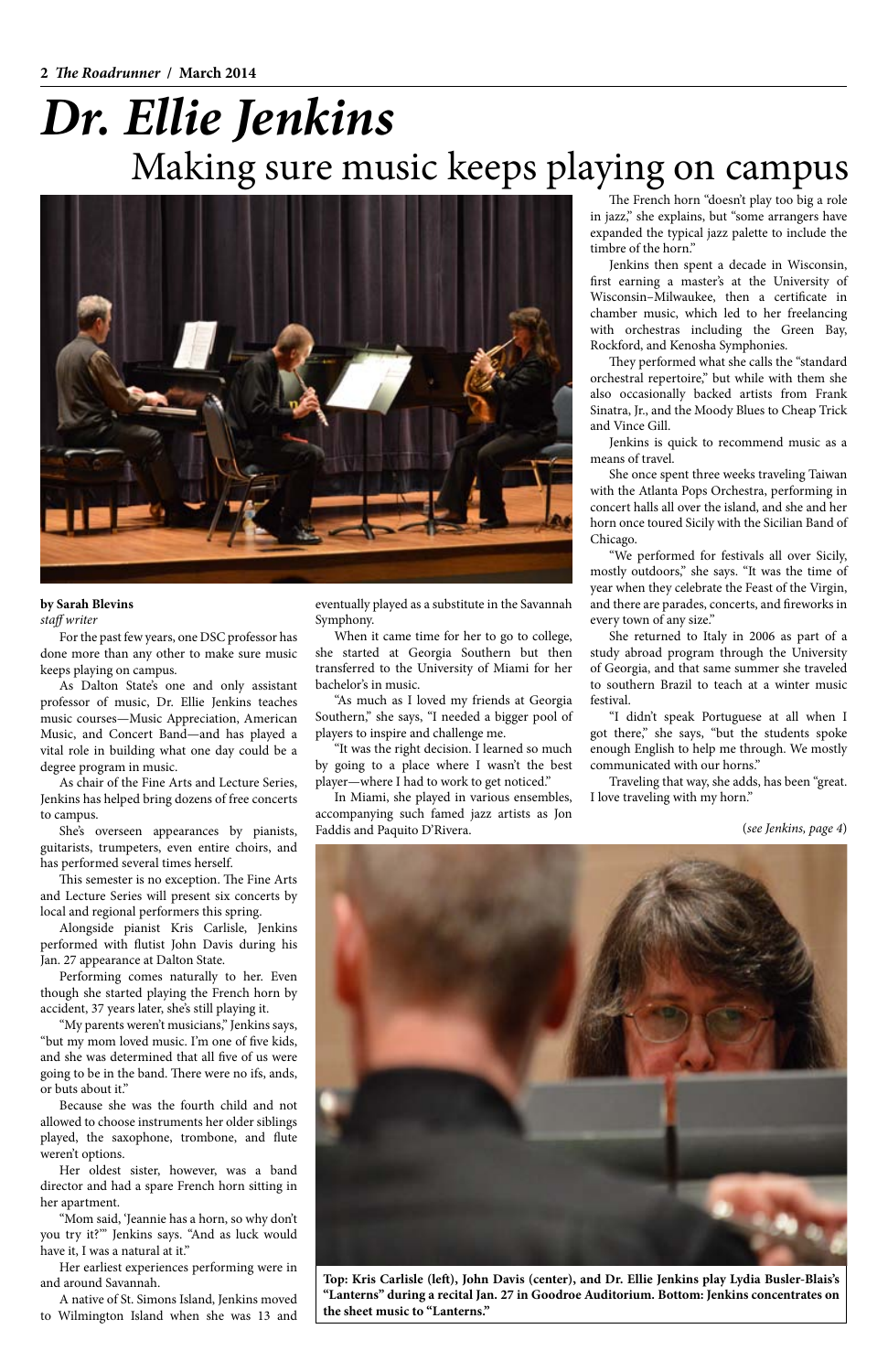# **Oscar picks from a lifelong film fan**

For as long as I can remember, I've had a fascination with film. Even before I could drive, I found myself going to movies whenever I had time and a ride.

When I came to Dalton State, I signed up for English 1201: Introduction to Film as soon as I had the prereqs out of the way. Still, watching movies in Liberal Arts 312 twice a week just wasn't enough.

For several years now, I've tried to see every movie that might win the Oscar for Best Picture before the Academy even announces nominees.

A lot of the time, that means I've had to venture beyond Dalton or Chattanooga, but this year I've seen all the Best Picture nominees except *Philomela*—which I swear I'll see before the winners are announced.

This year's Oscar telecast will air March 2 at 7:00 p.m. on ABC. For the second time, Ellen DeGeneres will host.

The Academy of Motion Picture Arts and Sciences recognizes twenty-four categories, but I don't have the space to talk about them all, so my picks for Best Picture, Best Director, the four Best Acting categories, and the two Screenplay categories will have to suffice.

Nine films are fighting for Best Picture. Each deserves its nomination, but the real fight is between *Gravity*, *American Hustle*, and *12 Years a Slave*.

The space thriller *Gravity* is captivating and intense but doesn't have the screenplay to take home the prestigious award. It seems most of the energy spent making the film went into cinematography, production design, and special effects rather than the narrative itself.

*American Hustle* features a stronger screenplay and a powerful ensemble cast— Christian Bale, Amy Adams, Bradley Cooper, Jeremy Renner, and Jennifer Lawrence—but loses runtime. It seems like little to no effort went into anything beyond the acting and screenplay, which often perplexes viewers by frequently changing narrators.

*12 Years a Slave* is an honest, brutal journey through the life of an American slave and is responsible for many viewers more fully understanding the brutality of slavery and racism. Its raw emotion makes them forget they're watching a movie and not there alongside the characters—and that's why *12 Years a Slave* will take home the most prestigious award of the night.



The second-most prestigious award is that for Best Director. All five nominees have demonstrated remarkable skill. In fact, this is the

strongest group of Best Director nominees in years.

Steve McQueen, who directed *12 Years a Slave*, is one of the frontrunners. His brutal and gritty style does help capture the horrors two previous films, *Hunger* (2008) and *Shame* (2011), it can also

alienate audiences.

The day I saw the film, many viewers got up and walked out, seemingly because of its brutality. *12 Years a Slave* should win Best Picture, but McQueen won't win Best Director because some viewers just don't like to feel so uncomfortable while watching a

movie.

David O. Russell, the director

of *American Hustle*, does an exceptional job of gathering and

instructing actors.

He lacks the stylistic uniqueness of McQueen, instead relying on his cast to carry the film. Russell often uses the same actors—Bale and Adams were in

*The Fighter* (2010), and Cooper and Lawrence were in *Silver Linings Playbook* (2012)—which makes me wonder if he could do the same with a completely different cast. Only then would

I award him the Oscar for Best Director.

Alfonso Cuaron created *Gravity*, a film set entirely in space. The movie was perfectly executed and beautifully captured.

Cuaron introduced groundbreaking technology and created some of the most beautiful cinematography seen to date. So, despite the lackluster screenplay, Cuaron will leave as the best director of 2013.

Five nominees are competing for Best Actor, but the real competition is between Bruce Dern, Chiwetel Ejiofor, and Matthew McConaughey.

Dern, who in *Nebraska* plays an old man on a mission to collect sweepstakes winnings, delivers one of the best performances in what's already been an illustrious career.

Ejiofor, in *12 Years a Slave*, so realistically portrays a free African-American thrown into slavery that it's easy to believe he's the character he's playing.

The Oscar, however, is going to go to Matthew McConaughey for his career-best performance—not that that meant much before this year—as a man diagnosed with AIDS in *Dallas Buyers Club*.

The top nominees for Best Actress create one of the most competitive categories at this year's Oscars.

Meryl Streep delivers an enthralling performance in *August: Osage County* as a drugaddicted matriarch who slowly loses herself and everyone around her, but it falls short of her previous performances, such as Margaret Thatcher in *The Iron Lady* (2011).

In *American Hustle*, Amy Adams creates the risque Sydney Prosser, which shows great talent, but because the character lacks the charm audiences have come to

expect from Adams, she won't win March 2.

Cate Blanchett is a British actress who convinces everyone

**by Jorden Wade** *staff writer*

 **©A.M.P.A.S. ®**

(*see Oscars, page 6*)

### **Restoration**

**(continued from page 1)**

Lugthart and his wife Gretchen, a part-time member of the biology faculty, met with Brookwood teachers to discuss activities they could use to help students learn the value of wetlands and the plants and animals that live there.

Chris Manis, another part-time member of the biology faculty, has been meeting with fourth- and fifth-grade teachers to teach them

about turtle sampling methods so their students can carry out sampling later this spring.

"It's really his expertise that's allowed us to carry out the turtle research project," Lugthart said. "Without Chris, that part of the effort wouldn't be happening."

Dr. Gene Mesco, associate professor of biology, visited Brookwood to discuss plant and animal life cycles and climate change, and Annabelle McKie–Voerste, instructor of biology, met with Brookwood teachers to discuss the scientific method and ideas about bird-watching labs for students.

Overall, Lugthart said, Lakeshore Park efforts have not only taught members of the community more about the environment and ways to improve a local lake and

wetland but brought many of them together for the common good. "This project has connected Dalton State with the community in very positive ways," he said.

If you're interested in becoming a part of the restoration—and Lugthart stressed that efforts can always use help from students please contact him at jlugthart@ daltonstate.edu.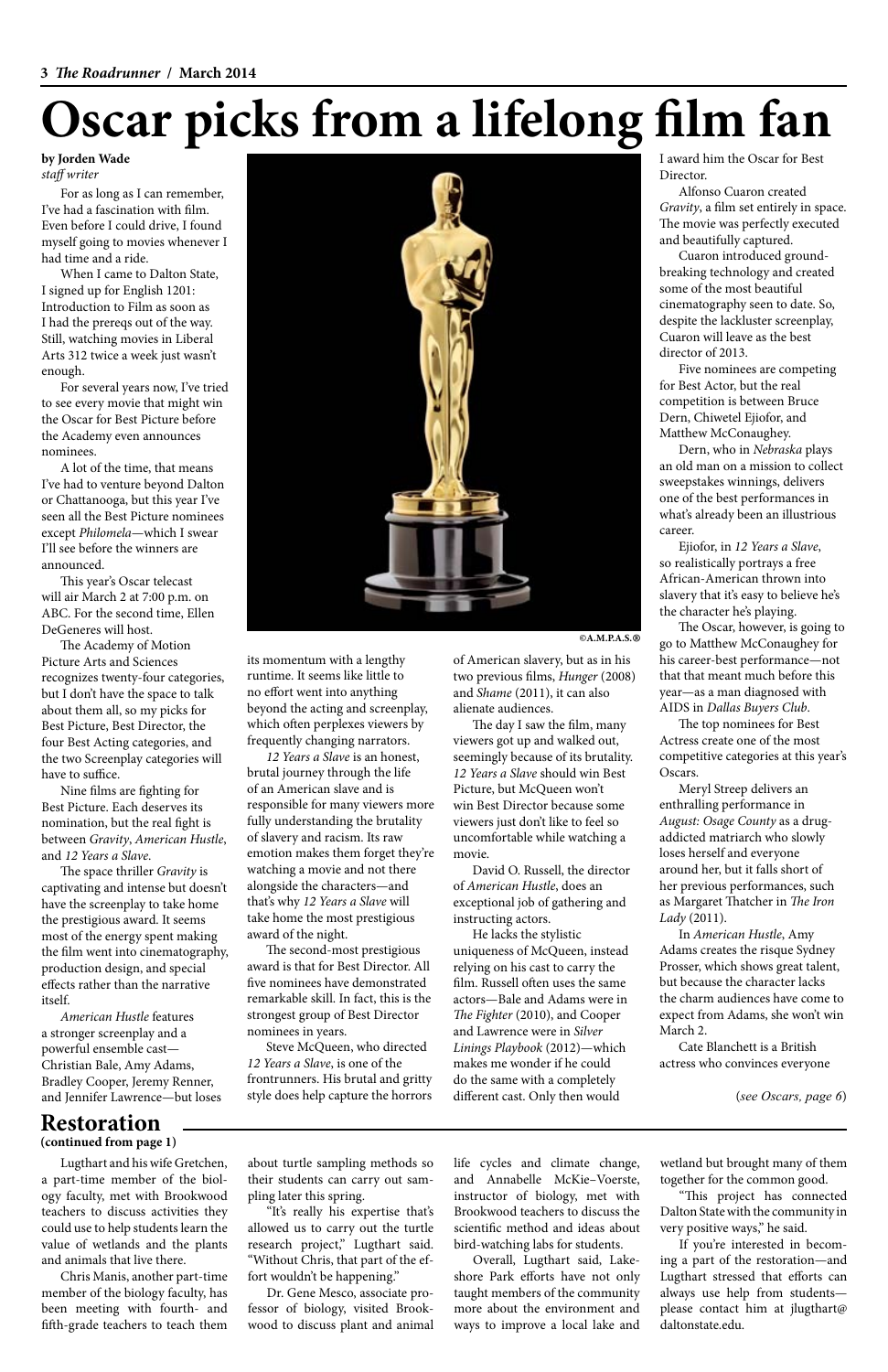

## Jenkins

**(continued from page 2)**

"I'm not sure what I would do if I went somewhere without musical work to do. I really like being immersed in my work."

Jenkins eventually made her way back to Georgia and taught at the University of West Georgia from 2002 to 2010. The following fall, she came to Dalton State.

Last February, she and her husband Eric

Hanson, also part of the DSC music faculty and a professional double bass player, performed here. She commissioned a special piece written specifically for them by composer Karen Griebling.

"For the French horn and double bass there is not a lot of music," Jenkins says. "We're constantly looking for anything—either for composers interested in writing for unusual combinations or for music that can be reworked into something that will work for the two of us because we like to play together and we don't get that opportunity very often."

Jenkins says playing the original work was a big responsibility.

"It can feel a little oppressive because it's like 'she wrote this piece for us so we have to do a good job.' In that way it was a little stressful, but at the same time it was great. We had this brand new piece that no one had played before."

She discovered that composers are more flexible than she thought they'd be.

"Usually they're open to suggestions, like they might not have thought it through," she says. "Either that or they might have thought they put more detail in the notation than they actually did."

Jenkins says she likes working with living composers, and that Griebling was great to work with. "She wrote that piece very quickly for us much more quickly than I expected," she says, laughing.

Although she's not planning to perform any recitals at the college this year, she hopes to both continue traveling and teaching at Dalton State.

"The good thing about being a college teacher," she said, "is that it opens time in the summer for doing different things."

At the moment, she's trying to find a way to go to London next summer to participate in the International Horn Symposium, a gathering of horn players from all over the world for concerts, lectures, and presentations by "the greatest horn players alive."

Jenkins is also working toward having a major in music approved at the college. A good start is the recent approval of the concert band course.

DSC does not have the facilities or equipment at the moment to host a concert band, so the Dalton/Whitfield Community Band, founded last year by Jenkins, Northwest Whitfield High School Band Director George S. Barnett, and former Dalton Middle School Band Director Mickey Fisher, is serving a dual function as a Dalton State and a community band.

Students in Concert Band "just fold into the band as regular members," Jenkins explains.

"It helps Dalton State get our feet wet, and it helps the community band to solidify because it's a really new entity too," Jenkins said. "It's a win-win for everybody involved."

Jenkins adds that a choir course, already approved at the college level, is awaiting approval at the state level.

"I've talked to a lot of people that are interested in chorus," she says. "I think the proposal will be approved. Then we'll start looking for someone to direct it."

She encourages interested students to "let her and the upper administration know" that they would support a DSC degree program in music.

"We've already had several college students participating in the band," she says, "but we'd love to have more."

The band meets Tuesday nights, 7:00-8:30 p.m., at the Northwest Whitfield High School band room.

For more information about it or anything else music-related on campus, please contact Dr. Ellie Jenkins at ejenkins@daltonstate.edu.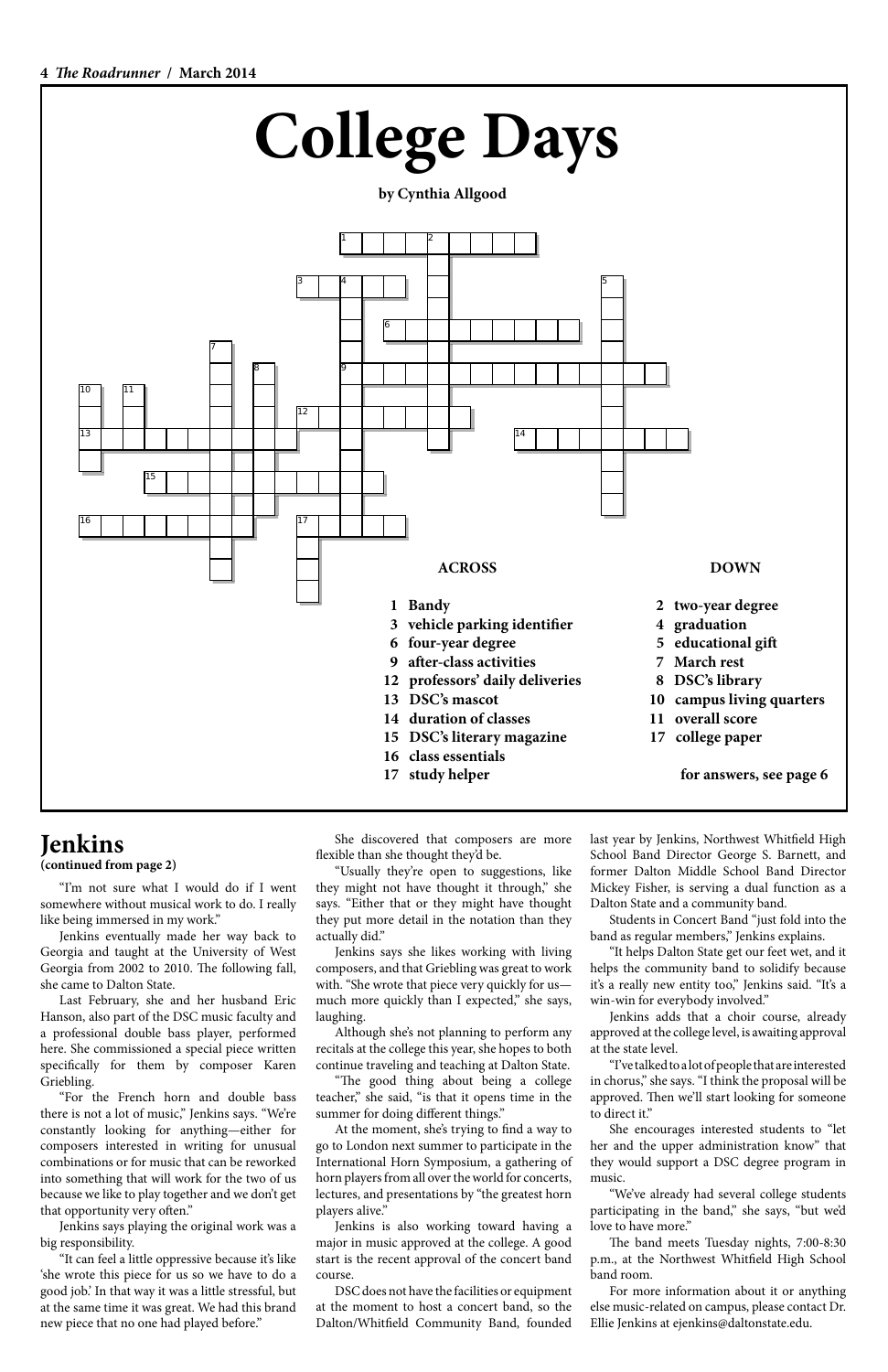# **DSC Homecoming 2014**











**Top: Students tailgate before the Dalton State—Allen University game in the parking lot outside the Northwest Georgia Trade and Convention Center Feb. 1. Middle: 1974 Dalton Junior College Homecoming Queen Nancy Stone Whaley, 2014 Dalton State College Homecoming Queen Malaka Awad, Awad's brother Omar Awad, and 1974 DJC Student Body Vice President Ron Whaley celebrate during halftime. Bottom left: students socialize at the post-game Homecoming Bash at Trevitt Hall. Bottom right: Rage poses with Homecoming Princess Katherine Fromm and her escort Seth Owen. (staff photos by Amy Hartline)**